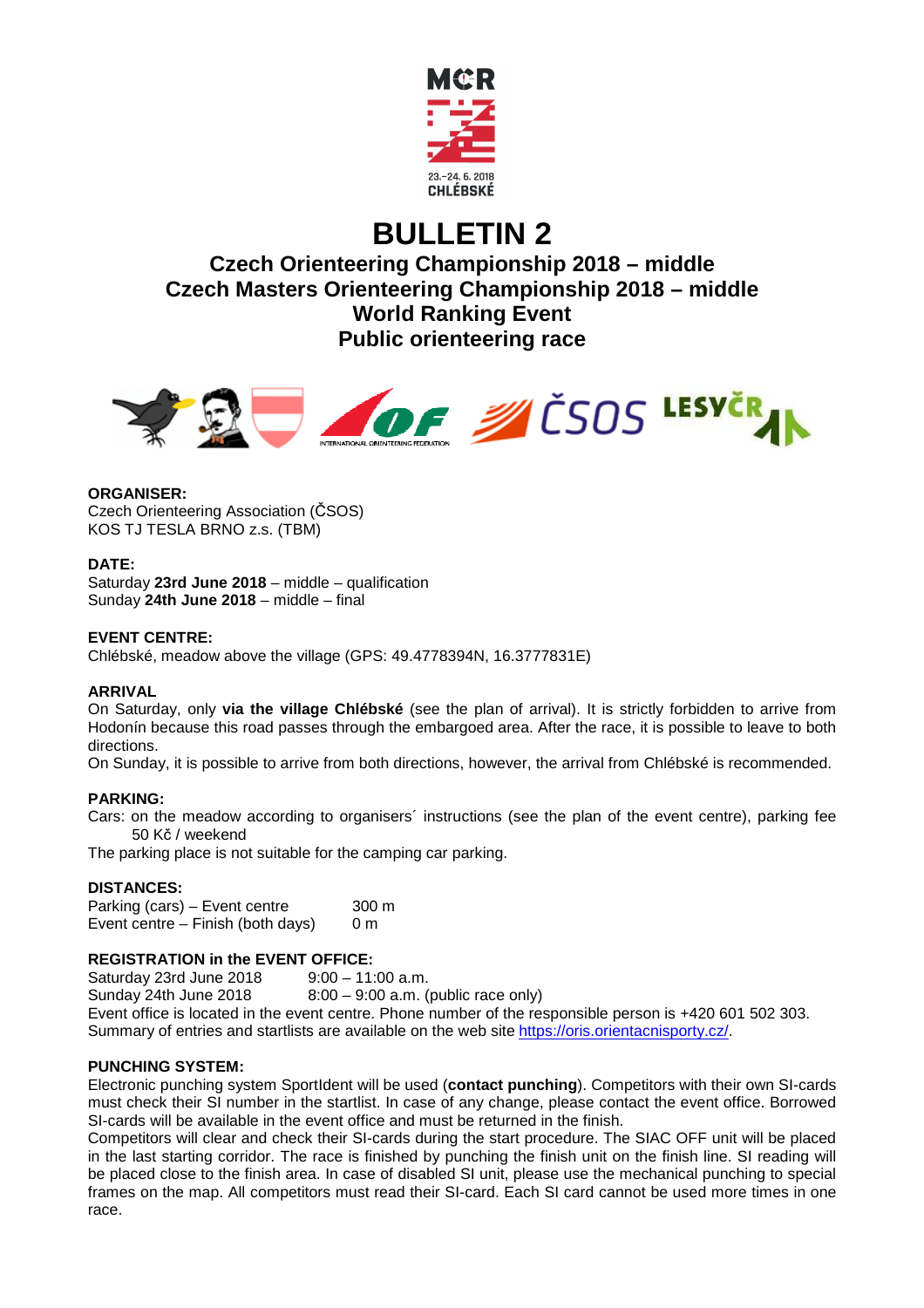# **TERRAIN:**

Terrain is typical for the Bohemian-Moravian Highlands with higher climbing, stony ground, and several parts with rocky structures formed by icy weathering. Rocks reach the height up to 6 metres. Terrain altitude is from 550 to 630 m above sea level. Forest is mostly deciduous, partly with dense vegetation and undergrowth, medium-dense road web.

# **EMBARGOED AREAS:**

Excluding the time from your starting time to your finish is the whole area of the race, defined by the villages Chlébské, Černovice, Osiky (except for the training area), forbidden. By breaking the embargo of the racing area, you are taking the risk of disqualification. No entry into the fencing, freshly planted areas, etc. It is strictly forbidden to enter the freshly planted area close to the event centre. This area will be visibly bounded.

# **OBLIGATORY PASSAGES:**

Start – map start The last control – finish Obligatory passages will be marked by ribbons, tapes or corridors.

# **REFRESMENT:**

Both days in the finish and in the quarantine. For WRE classes (DH21) also in the forest (Saturday; marked in the map) or at control points (Sunday; marked in control descriptions).

# **FIRST AID:**

At the finish.

# **CLOTHES CHANGING:**

Area for club tents will be marked in the event centre. Please respect organisers´ instructions.

# **TOILETS:**

In the event centre and in the quarantine.

# **WASHING:**

Water tank with washing bowls will be available at the parking place; distance from the event centre: 300 m.

# **RESULTS:**

Preliminary results will be posted in the event centre, final results will be available on the Internet. Online splits will be available at:

http://liveresultat.orientering.se/followfull.php?lang=cz&comp=13969 (Saturday) http://liveresultat.orientering.se/followfull.php?lang=cz&comp=13970 (Sunday)

# **PRIZE GIVING CEREMONY:**

On Sunday at 15:00.

# **REGULATIONS and EXPECTED WINNING TIMES:**

Competition is controlled by the valid Czech regulations (Pravidla OB, Soutěžní řád závodů sekce OB and Prováděcí předpisy k soutěžím sekce OB pro rok 2018) as well as IOF Rules. According to the valid Czech Competition rules 2018: 35 mins for D21 and 35 mins for H21.

# **COMPLAINTS AND PROTESTS:**

Complaints related to the organizers decision can be submitted to IOF advisor on the dedicated form available in the Event Office, no later than 15 minutes after publishing of the official results. In the case of disagreement with the organizer's decision, the Protest can be made using the same form to the hands of IOF advisor, no later than 15 minutes after complaint decision. There is a 50 EUR fee, returned back in case Jury accepts the protest.

# **JURY:**

Daniel Wolf (TUR9100), Zuzana Klimplová (LPU8151), Radim Ondráček (EKP7414)

# **NOTICE:**

All competitors take part in the competition by their own risk.

Ankle taping, long trousers and **insect/tick repellent** is highly recommended.

Selling and promotional services (except of o-events propagation) are possible with agreement of the event director only.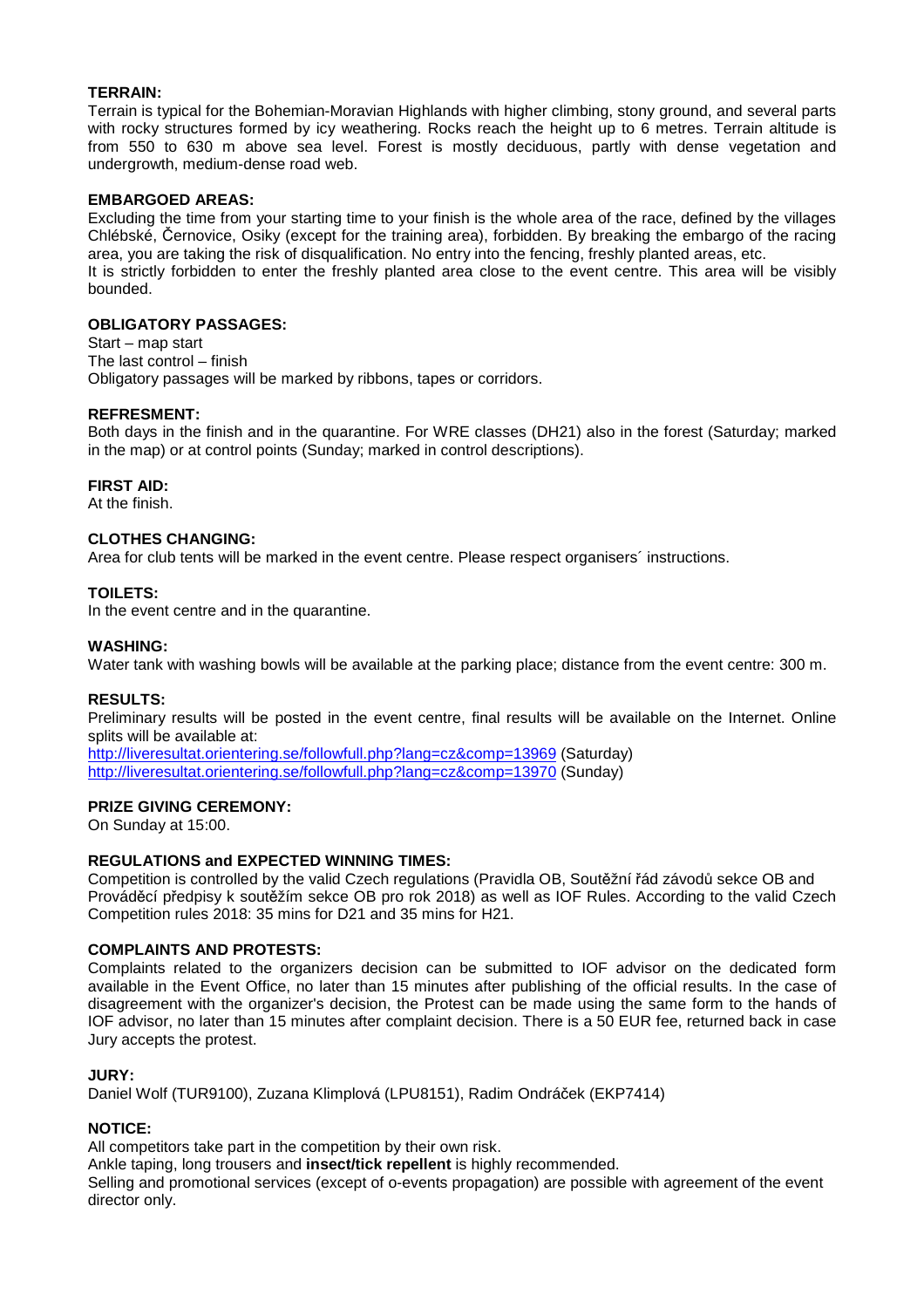We kindly ask competitors to maintain order in the event centre and to separate waste (yellow sacks = plastics, black sacks = communal waste).

# **ACCOMMODATION:**

Accommodation is not arranged by the organiser. Overnight stay in the event centre is not possible.

# **CATERING:**

Standard offer of food and beverages will be available to purchase in the event centre. "KOS KAFFE" will offer minute refreshment (coffee, cakes, bread, etc.) and FreshBox meals which should be ordered via ORIS, only (meal tickets will be available in the event office).

# **GDPR:**

By registration to this event, all participants agree with publishing of their personal data in the valid ČSOS format as registration, startlist and results on the event web site (www.tbm.cz/2018-ob-mcrkt/) and in the information system ORIS (https://oris.orientacnisporty.cz/). Competitors running final A with GPS units agree that their tracks will be recorded during the race.

During the event, documentary pictures will be taken in order to inform the public about the event. Further, pictures for competitors´ personal use can be taken. In case of disagreement with taking the pictures, inform directly the photographer about it.

# **INFORMATION:**

www.tbm.cz/2018-ob-mcrkt/ Jan Gryc: e-mail: jangryc@o2active.cz, tel.: 602 789 897

# **EVENT OFFICIALS:**

| Event director:  | Jan Gryc                                 |                        |
|------------------|------------------------------------------|------------------------|
| Main controller: | Zdenka Kozáková, R1                      |                        |
| Course setting:  | Radovan Čech, R2<br>Zdeněk Liščinský, R1 | qualification<br>final |

**IOF ADVISOR:** Adam Chromý, IOF SEA

# **QUALIFICATION – SATURDAY 23. 6. 2018**

# **START:**

**00 = 12:00**, interval start Classes of the public race (P, T3, T5) will start according to the startlist. WRE classes (DH21): In case of the late entrance to the start by more than 1 minute, it is possible to start in the soonest half of the start interval of the appropriate category.

# **DISTANCES:**

Event centre – quarantine 700 m, climbing 50 m, blue-white ribbons Quarantine – start (Czech Champs) 500 m, climbing 20 m, blue-white ribbons Event centre – start (Masters, public race) 1200 m, climbing 70 m, green-white ribbons The way to the start is joined for all classes until the entrance to the quarantine. From the entrance to the quarantine, classes of the Masters Champs and the public race continue to the start via green-white ribbons outside the training map.

Be careful, beginning of the way to the start leads on the non-frequent road.

# **QUARANTINE:**

All competitors of the Czech Champs have to punch SI unit placed at the entrance to the quarantine, latest at **12:10**. Then they cannot leave the quarantine, they can only continue to the start and to the training area. Shelter, drinking water, toilettes and clothes transport to the event centre will be available. It is forbidden to use any telecommunication technology in the quarantine.

# **TRAINING MAP:**

Available in the quarantine.

# **START BIBS:**

None for the qualification.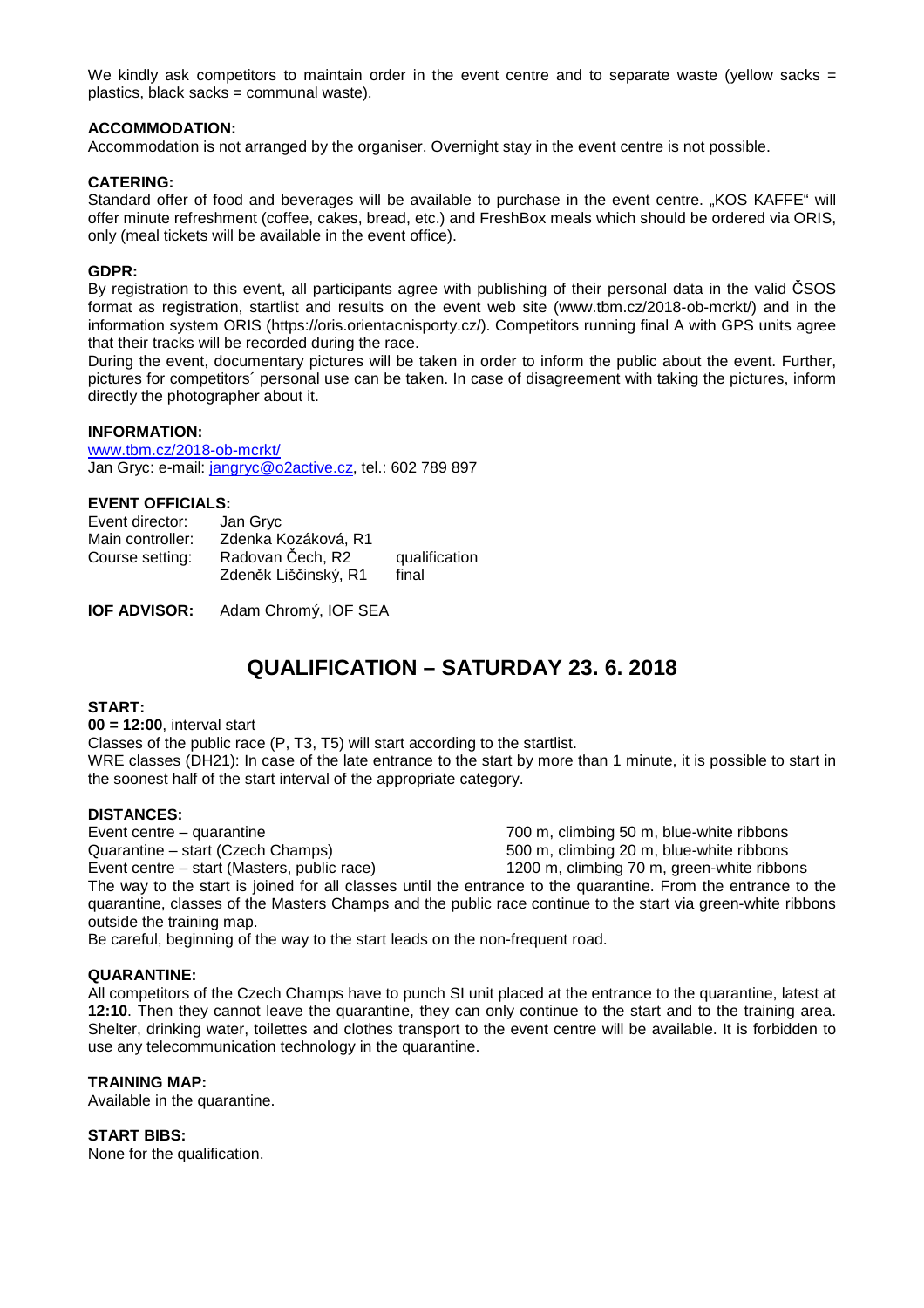# **MAP:**  $ZÁRAZ 678, 1:10 000, E = 5 m, size A4$ ISOM 2017, spring 2018, main cartographer Petr Mareček, waterproof for all classes

Special map features: Brown triangle charcoal burning ground Black cross shelter, bench, small wooden object, information desk Rootstocks are not mapped. An alternative feature for the vegetation boundary is used (feature 416) – short green lines (see example):



Competitors of the Czech Champs will receive the map (marked by their identification data) at the starting line. Other classes take their map in the last starting corridor. Maps will be collected at the finish and distributed after the start of the last competitor, ca 16:30.

# **CONTROL DESCRIPTIONS:**

For classes of the Czech Champs printed on maps, only. Control descriptions for other classes printed on maps and also available in the event centre.

# **TIME LIMIT:**

75 min; finish closing at 17:45.

# **WARNING:**

All classes pass across the non-frequent road – be careful.

It is strictly forbidden enter the fenced areas (feature 518) and newly planted places! Forbidden areas are marked by a violet mark (out of bounds, feature 709) in the map and by tape in critical places in the terrain (see example):



There is a larger area with fallen trees in the qualification region. Passing among the trunks and branches is possible but difficult. In the map, the area is marked by two vegetation features (410 and 409; see example):





# **QUALIFICATIONS INTO FINAL "A"**

D16, H16, D18, H18: first 6 competitors from each of 3 heats

D20, H20: first 9 competitors from each of 2 heats

D21: first 6 competitors from each of 4 heats

H21: first 8 competitors from each of 4 heats

Masters: first 50 % of competitors, but max. 30; in case of less than 10 competitors, all of them qualify into final A.

# **FINAL – SUNDAY 24. 6. 2018**

# **START:**

**00 = 9:30**, interval start

Classes of the public race (P, T3, T5) will start according to the startlist.

WRE classes (DH21): In case of the late entrance to the start by more than 1 minute, it is possible to start in the soonest half of the start interval of the appropriate category.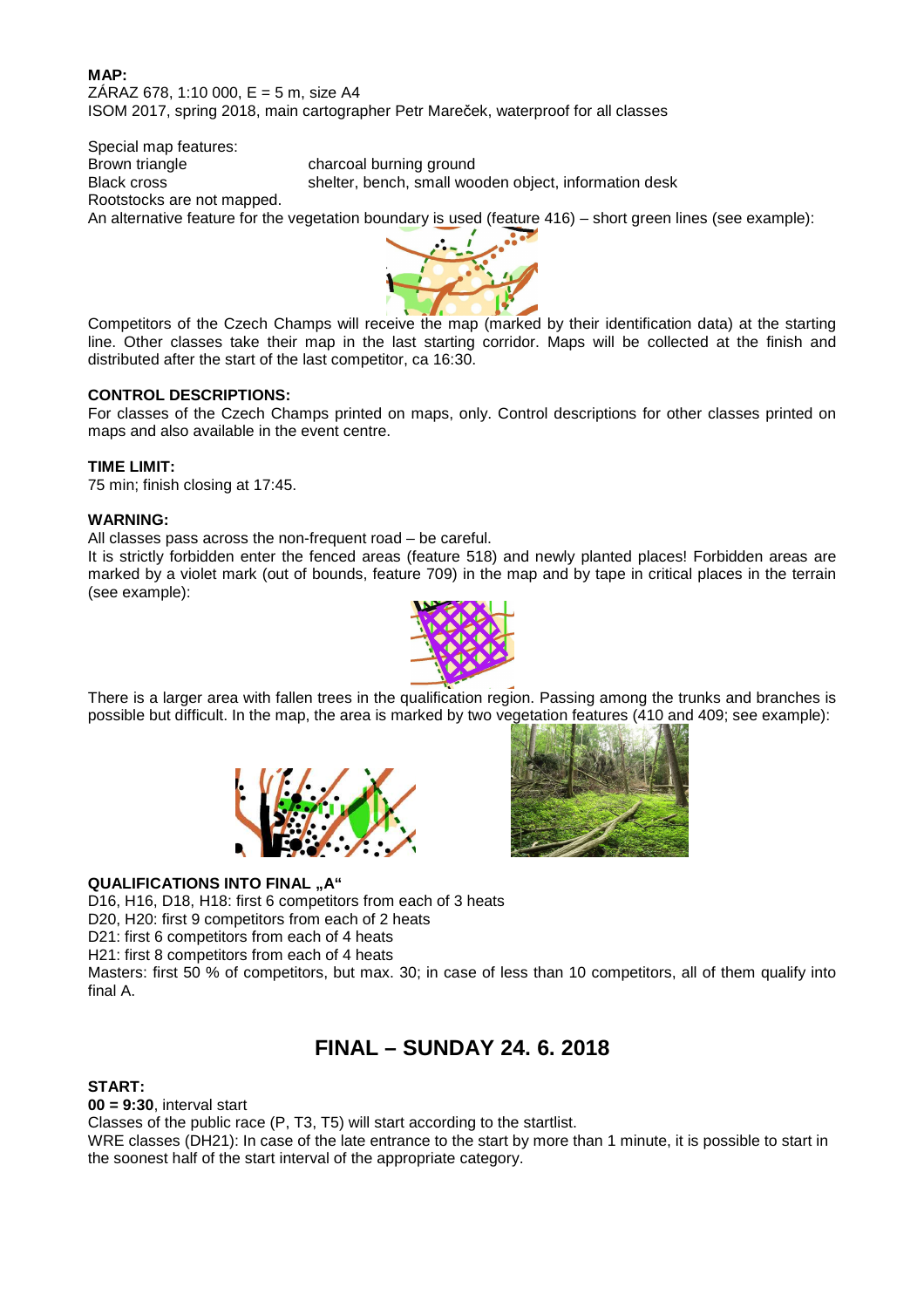# **STARTLISTS:**

Startlists will be published on the event web site and in the event centre on Saturday evening. Preliminary start times of the first competitors in each class are in the attached table. Please note that given start times can change!

# **DISTANCES:**

Event centre – start 1400 m, climbing 90 m, blue-white ribbons Event centre – quarantine 1100 m, climbing 85 m, blue-white ribbons Quarantine – start 300 m, climbing 0 m, blue-white ribbons Be careful, beginning of the way to the start leads on the non-frequent road.

# **QUARANTINE:**

All competitors of final A of the Czech Champs has to punch SI unit placed at the entrance to the quarantine, latest at **12:00**. Then they cannot leave the quarantine, they can only continue to the start and to the training area. All other competitors can freely pass the quarantine on their way to the start. Shelter, drinking water, toilettes and clothes transport to the event centre will be available. It is forbidden to use any telecommunication technology in the quarantine

# **TRAINING MAP:**

Available in the quarantine.

# **START BIBS:**

Competitors of final A of the Czech Champs run with start bibs which will be available in the quarantine. Competitors are requested to attach the start bib visibly on their chest.

# **GPS:**

Selected competitors from classes D21A and H21A run with GPS units which they receive in the starting corridor (vests will be available in the quarantine). The list of selected competitors will be announced on the event web site on Saturday evening. It will be also posted in the event centre and in the quarantine. GPS units will be collected at the finish.

GPS tracking will be available to watch on the following web sites from 12:30: http://www.tulospalvelu.fi/gps/20180624d/ http://www.tulospalvelu.fi/gps/20180624h/

# **MAP:**

HRÁDKY 628, 1:10 000,  $E = 5$  m, size A4 ISOM 2017, spring 2018, main cartographer Petr Mareček, waterproof for all classes

Special map features:

Brown triangle charcoal burning ground

Black cross shelter, bench, small wooden object, information desk

Rootstocks are not mapped.

An alternative feature for the vegetation boundary is used (feature 416) – short green lines (see example at Saturday).

Competitors take their map in the last starting corridor. Maps are collected at the finish and distributed at 12:00.

# **CONTROL DESCRIPTIONS:**

Control descriptions for classes of final A of the Czech Champs will be available in the second starting corridor. Tapes, scissors and marker pens will be available. Control description sizes for the main WRE classes are: D21A 145x55 cm, H21A 185x55 cm.

Control descriptions for other classes will be available in the event centre.

All classes have control description printed on maps.

# **TIME LIMIT:**

75 min; finish closing at 15:00.

# **WARNING:**

Some courses have crossings – pay attention to the right control order. Some controls on the course are too close so that their circles may intersect. In case of classes D21A and H21A, a curved connecting line is used. See examples: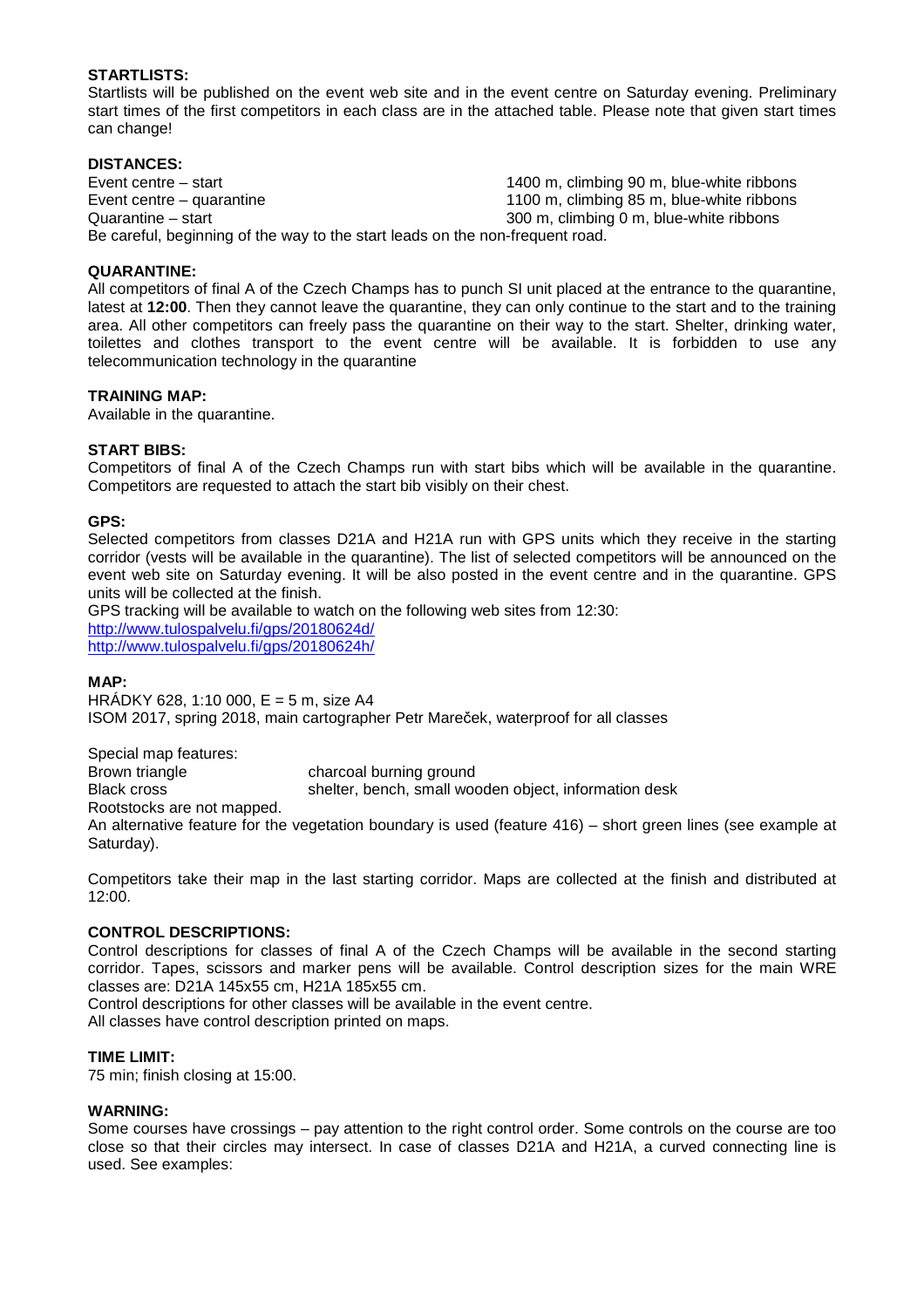

It is strictly forbidden enter the fenced areas (feature 518) and newly planted places! Forbidden areas are marked by a violet mark (out of bounds, feature 709) in the map and by tape in critical places in the terrain (see example at Saturday).

# **TESLA TV:**

During the final, a big screen will be prepared in the event centre in order to present interesting information as well as live scenes from the forest. On-line results will be shown during the Masters Champs, pictures from the finish line and one TV control will be shown during the youth A finals and finally, GPS tracking together with a live TV part will be broadcasted during the senior A finals. The whole broadcast will be streamed on YouTube; the link will be found on the event web site (www.tbm.cz/2018-ob-mcrkt/).

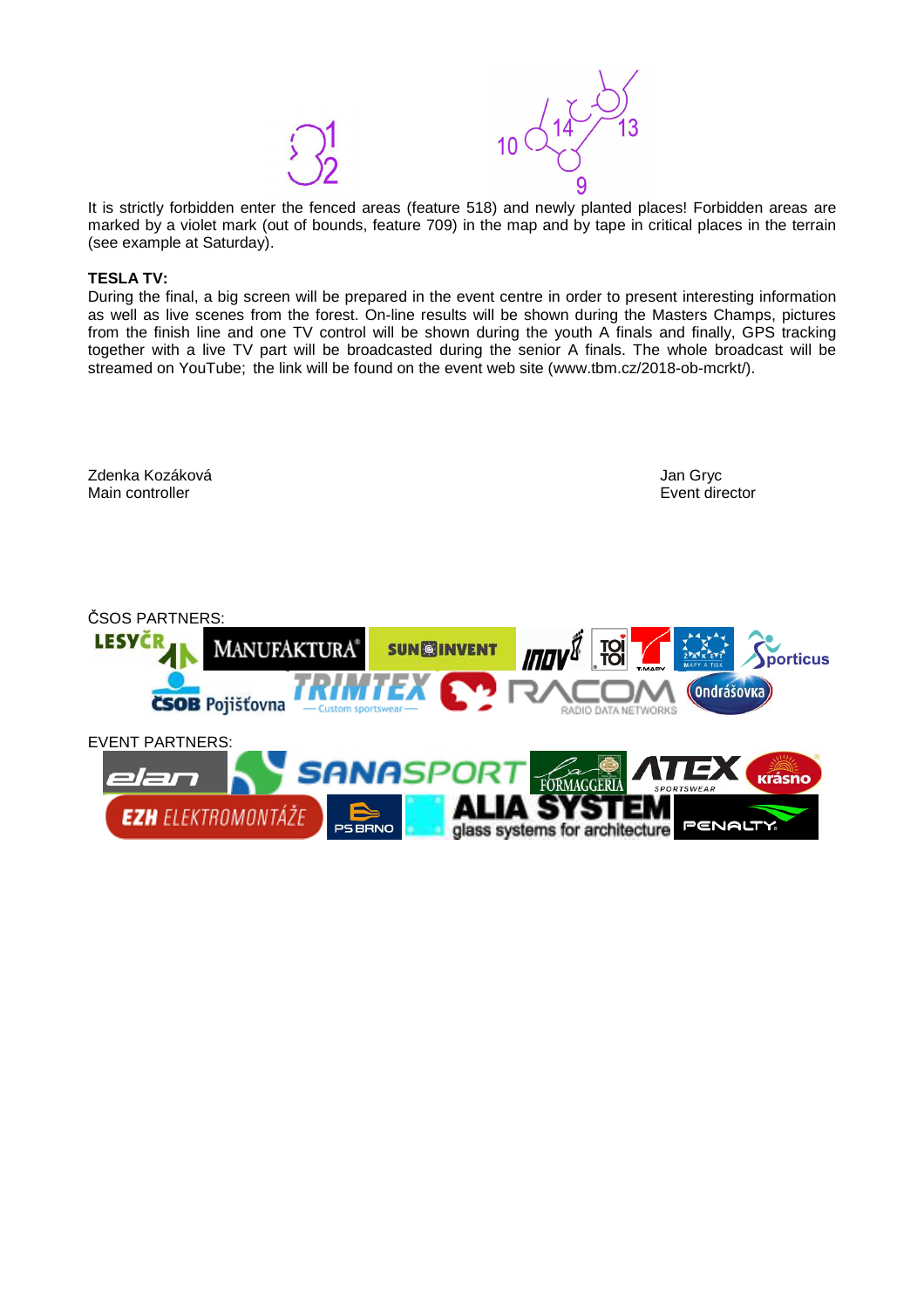# Plan of arrival:



Plan of event centre: